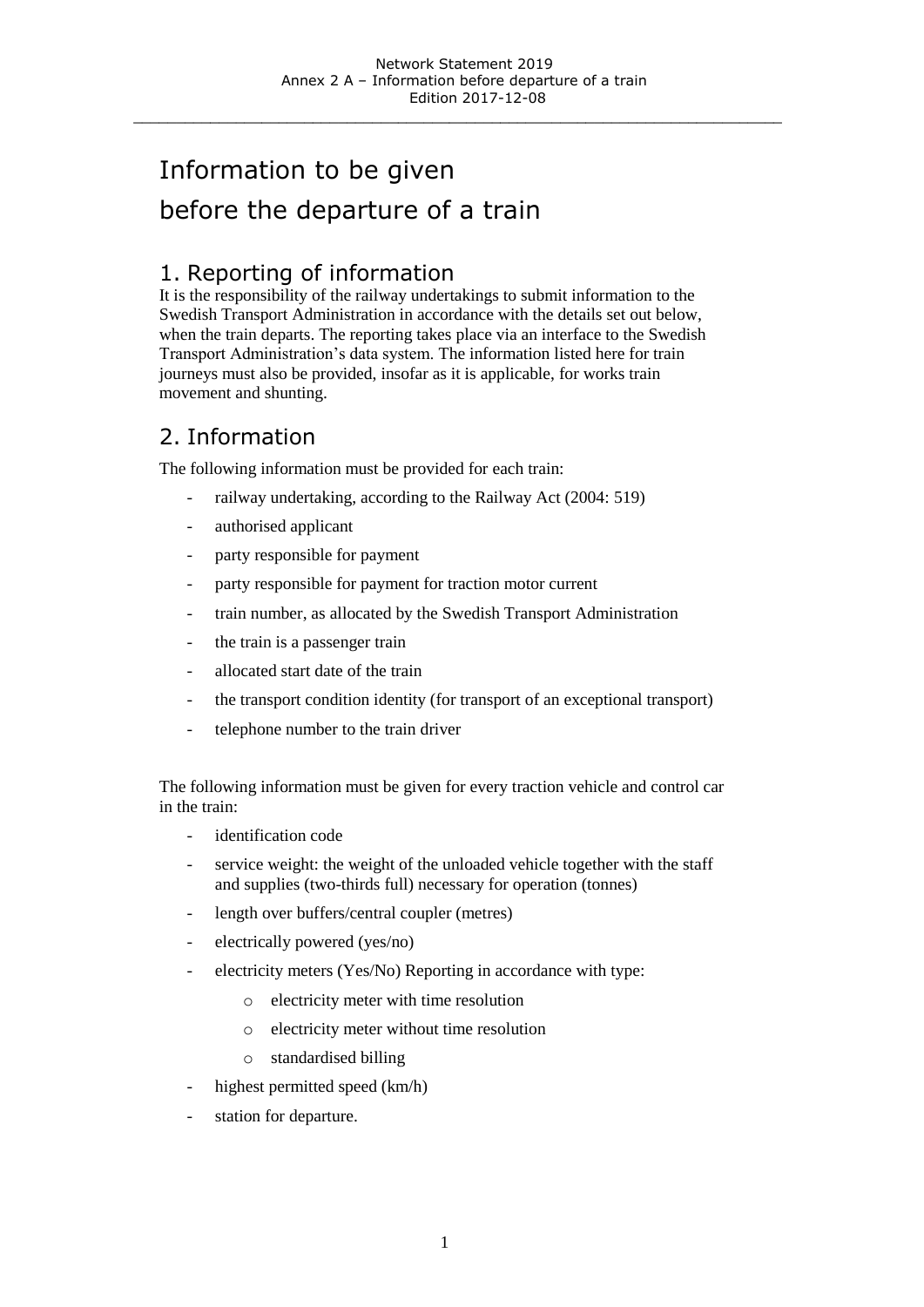\_\_\_\_\_\_\_\_\_\_\_\_\_\_\_\_\_\_\_\_\_\_\_\_\_\_\_\_\_\_\_\_\_\_\_\_\_\_\_\_\_\_\_\_\_\_\_\_\_\_\_\_\_\_\_\_\_\_\_\_\_\_\_\_\_\_\_\_\_\_\_\_\_\_\_\_

The following information must be stated for every freight wagon in the train:

- identification code
- unladen weight: weight of the vehicle without load (tonnes)
- length over buffers (metres)
- highest permitted speed (km/h)
- loading gauge (specified as loading gauge A, B or C). See also section 3.3.2.1 Loading gauge.)
- departure station (to be stated only if the carriage is to be shunted)
- UN number (where applicable)
- load weight (tonnes).

The following information must be stated for every passenger carriage in the train:

- identification code according to the regulations of the Swedish Transport Agency (TSFS 2014:47) on the registration and marking of rail vehicles (if the vehicle has not been given an identification code by the Swedish Transport Agency, state the type designation and individual number.)
- service weight: the weight of the unloaded vehicle together with the staff and supplies (two-thirds full) necessary for operation (tonnes)
- length over buffers (metres)
- highest permitted speed (km/h)

### 3. Changed information

Changes to information submitted in accordance with section 2 must be reported to the Swedish Transport Administration. The report must state the location where the change takes place. The information must be submitted before the train departs after a change.